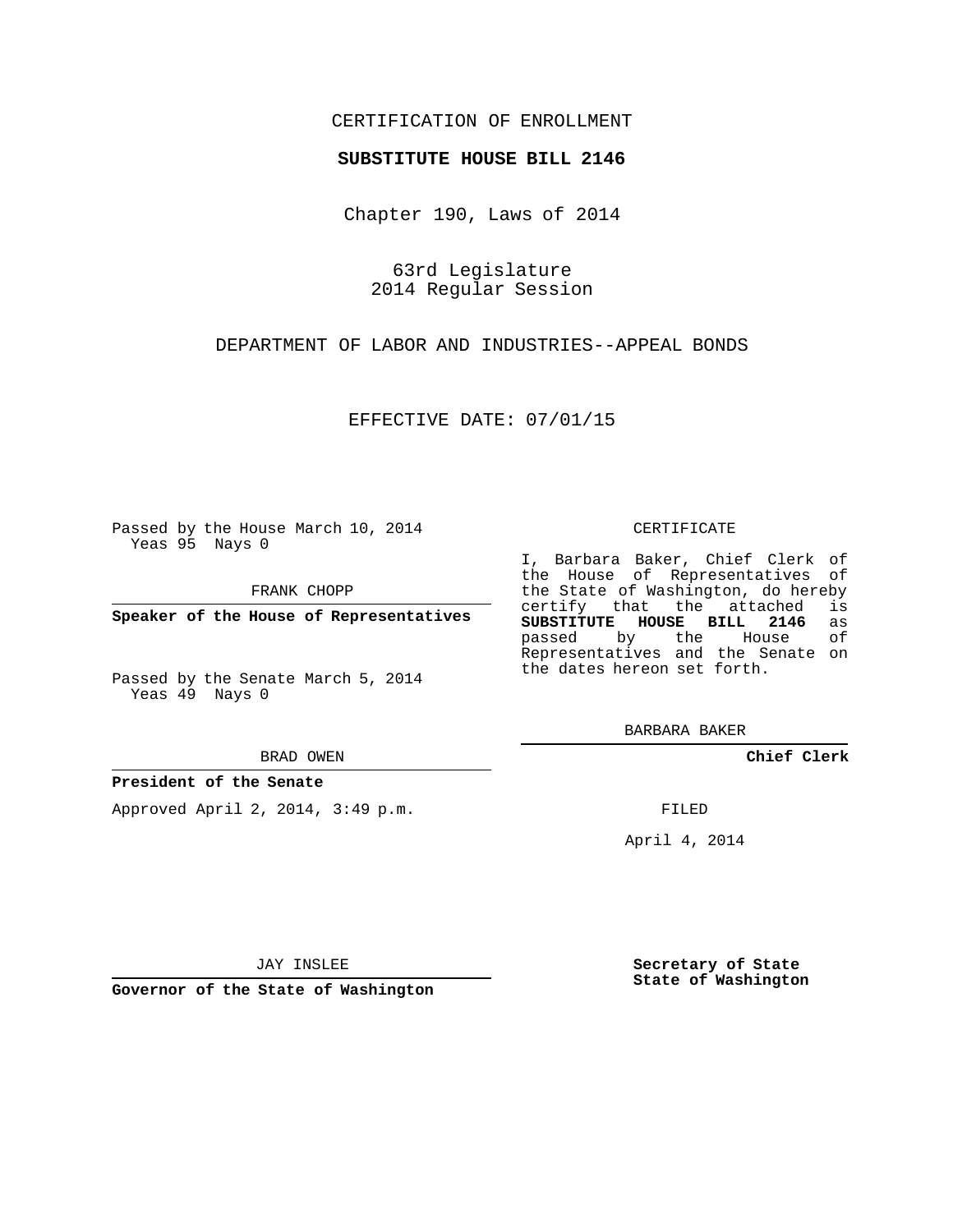# **SUBSTITUTE HOUSE BILL 2146** \_\_\_\_\_\_\_\_\_\_\_\_\_\_\_\_\_\_\_\_\_\_\_\_\_\_\_\_\_\_\_\_\_\_\_\_\_\_\_\_\_\_\_\_\_

\_\_\_\_\_\_\_\_\_\_\_\_\_\_\_\_\_\_\_\_\_\_\_\_\_\_\_\_\_\_\_\_\_\_\_\_\_\_\_\_\_\_\_\_\_

AS AMENDED BY THE SENATE

Passed Legislature - 2014 Regular Session

**State of Washington 63rd Legislature 2014 Regular Session**

**By** House Labor & Workforce Development (originally sponsored by Representative Condotta)

READ FIRST TIME 02/05/14.

1 AN ACT Relating to department of labor and industries appeal bonds; 2 amending RCW 18.27.250, 19.28.131, 19.28.381, 19.28.490, and 70.87.170; 3 and providing an effective date.

4 BE IT ENACTED BY THE LEGISLATURE OF THE STATE OF WASHINGTON:

 5 **Sec. 1.** RCW 18.27.250 and 2011 c 15 s 1 are each amended to read 6 as follows:

 A violation designated as an infraction under this chapter shall be heard and determined by an administrative law judge of the office of administrative hearings. If a party desires to contest the notice of infraction, the party shall file a notice of appeal with the department specifying the grounds of the appeal within thirty days of service of the infraction in a manner provided by this chapter. The appeal must 13 be accompanied by a certified check for two hundred dollars or ten 14 percent of the penalty amount, whichever is less, but in no event less 15 than one hundred dollars, which shall be returned to the assessed party if the decision of the department is not sustained following the final decision in the appeal. If the final decision sustains the decision of 18 the department, the department must apply the ((two hundred dollars)) 19 amount of the check to the payment of the expenses of the appeal,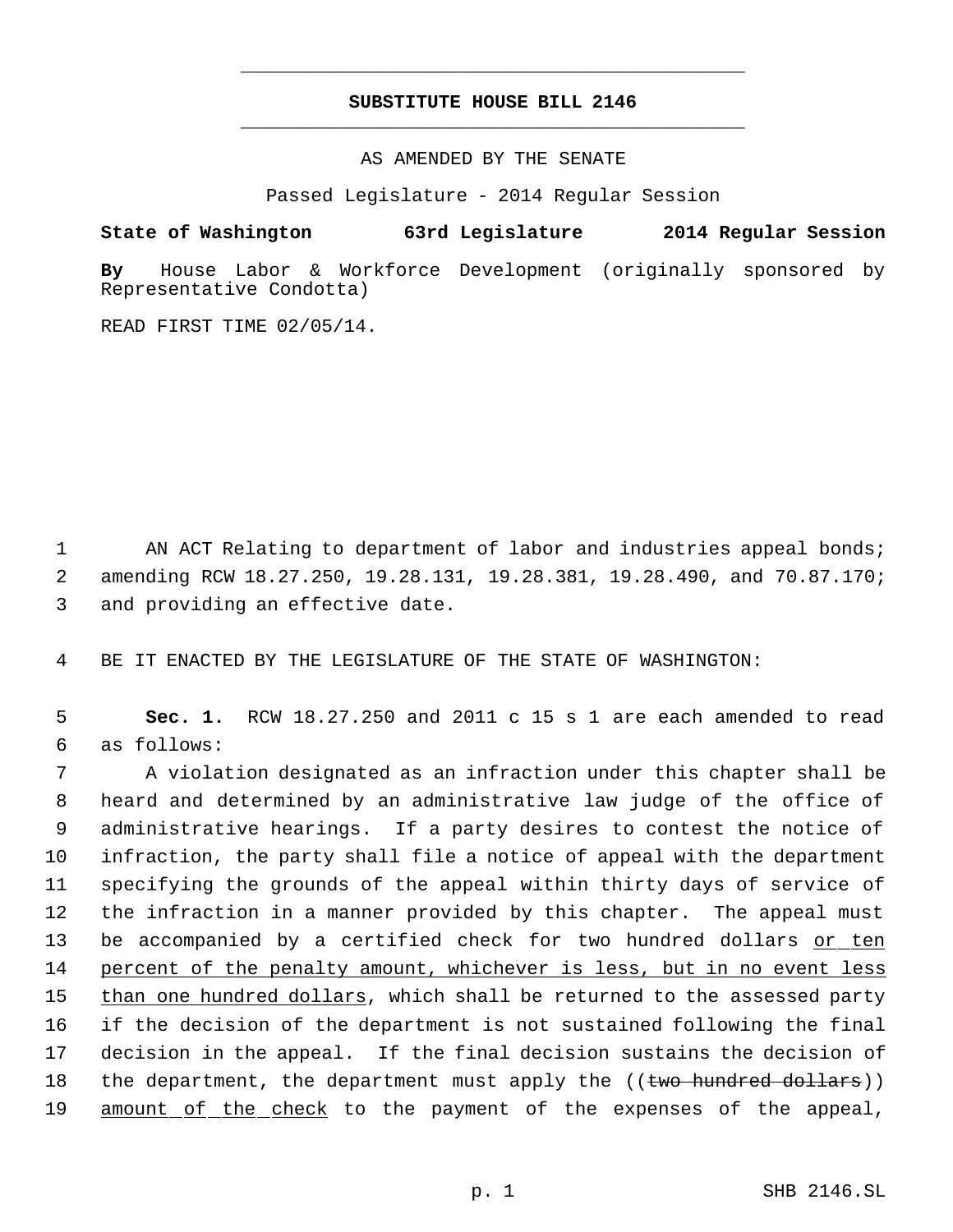including costs charged by the office of administrative hearings. The administrative law judge shall conduct hearings in these cases at locations in the county where the infraction occurred.

 **Sec. 2.** RCW 19.28.131 and 2011 c 301 s 6 are each amended to read as follows:

 Until July 1, 2007, the department shall issue a written warning to any specialty contractor, performing the scope of work defined by rule for the pump and irrigation or domestic pump specialties, not having a valid electrical contractor license. The warning will state that the contractor must be qualified for and apply for a specialty electrical contractor license under the requirements in RCW 19.28.041 within thirty calendar days of the warning. Only one warning will be issued to any contractor. If the contractor fails to comply with this section, the department shall issue a penalty or penalties as authorized in this section to the contractor. Any person, firm, partnership, corporation, or other entity violating any of the provisions of RCW 19.28.010 through 19.28.141 and 19.28.311 through 19.28.361 shall be assessed a penalty of not less than fifty dollars or more than ten thousand dollars. The department shall set by rule a schedule of penalties for violating RCW 19.28.010 through 19.28.141 and 19.28.311 through 19.28.361. The department shall notify the person, firm, partnership, corporation, or other entity violating any of the provisions of RCW 19.28.010 through 19.28.141 and 19.28.311 through 19.28.361 of the amount of the penalty and of the specific violation using a method by which the mailing can be tracked or the delivery can be confirmed sent to the last known address of the assessed party. Any penalty is subject to review by an appeal to the board. The filing of an appeal stays the effect of the penalty until the board makes its decision. The appeal shall be filed within twenty days after notice of the penalty is given to the assessed party using a method by which the mailing can be tracked or the delivery can be confirmed, sent to the last known address of the assessed party and shall be made by filing a written notice of appeal with the department. The notice shall be 34 accompanied by a certified check for two hundred dollars or ten percent of the penalty amount, whichever is less, but in no event less than one hundred dollars, which shall be returned to the assessed party if the decision of the department is not sustained by the board. If the board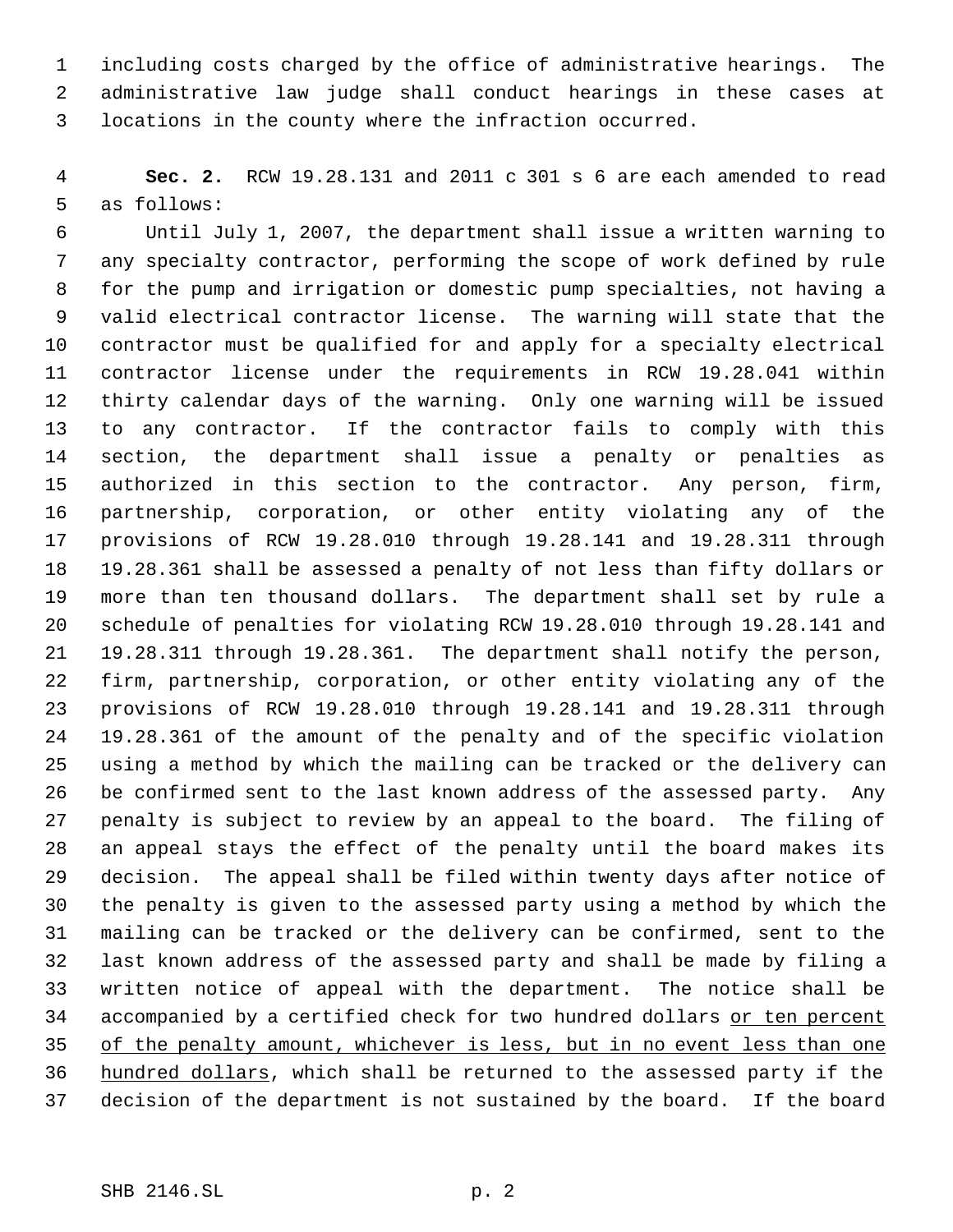1 sustains the decision of the department, the ((two hundred dollars)) 2 amount of the check shall be applied by the department to the payment of the per diem and expenses of the members of the board incurred in the matter, and any balance remaining after payment of per diem and expenses shall be paid into the electrical license fund. The hearing and review procedures shall be conducted in accordance with chapter 34.05 RCW. The board shall assign its hearings to an administrative law judge to conduct the hearing and issue a proposed decision and order. The board shall be allowed a minimum of twenty days to review a proposed decision and shall issue its decision no later than the next regularly scheduled board meeting.

 **Sec. 3.** RCW 19.28.381 and 1996 c 241 s 1 are each amended to read as follows:

 The department may deny renewal of a certificate or license issued under this chapter, if the applicant for renewal owes outstanding penalties for a final judgment under this chapter. The department shall notify the applicant of the denial by registered mail, return receipt requested, to the address on the application. The applicant may appeal the denial within twenty days by filing a notice of appeal with the department accompanied by a certified check for two hundred 21 dollars ((which)) or ten percent of the amount of the outstanding penalties, whichever is less, but in no event less than one hundred 23 dollars. The check shall be returned to the applicant if the decision 24 of the department is not upheld by the board. The office of administrative hearings shall conduct the hearing under chapter 34.05 RCW. The electrical board shall review the proposed decision at the next regularly scheduled board meeting. If the board sustains the 28 decision of the department, the ((two hundred dollars)) amount of the 29 check must be applied to the cost of the hearing.

 **Sec. 4.** RCW 19.28.490 and 2011 c 301 s 9 are each amended to read as follows:

 Any person, firm, partnership, corporation, or other entity violating any of the provisions of this chapter may be assessed a penalty of not less than one hundred dollars or more than ten thousand dollars per violation. The department, after consulting with the board and receiving the board's recommendations, shall set by rule a schedule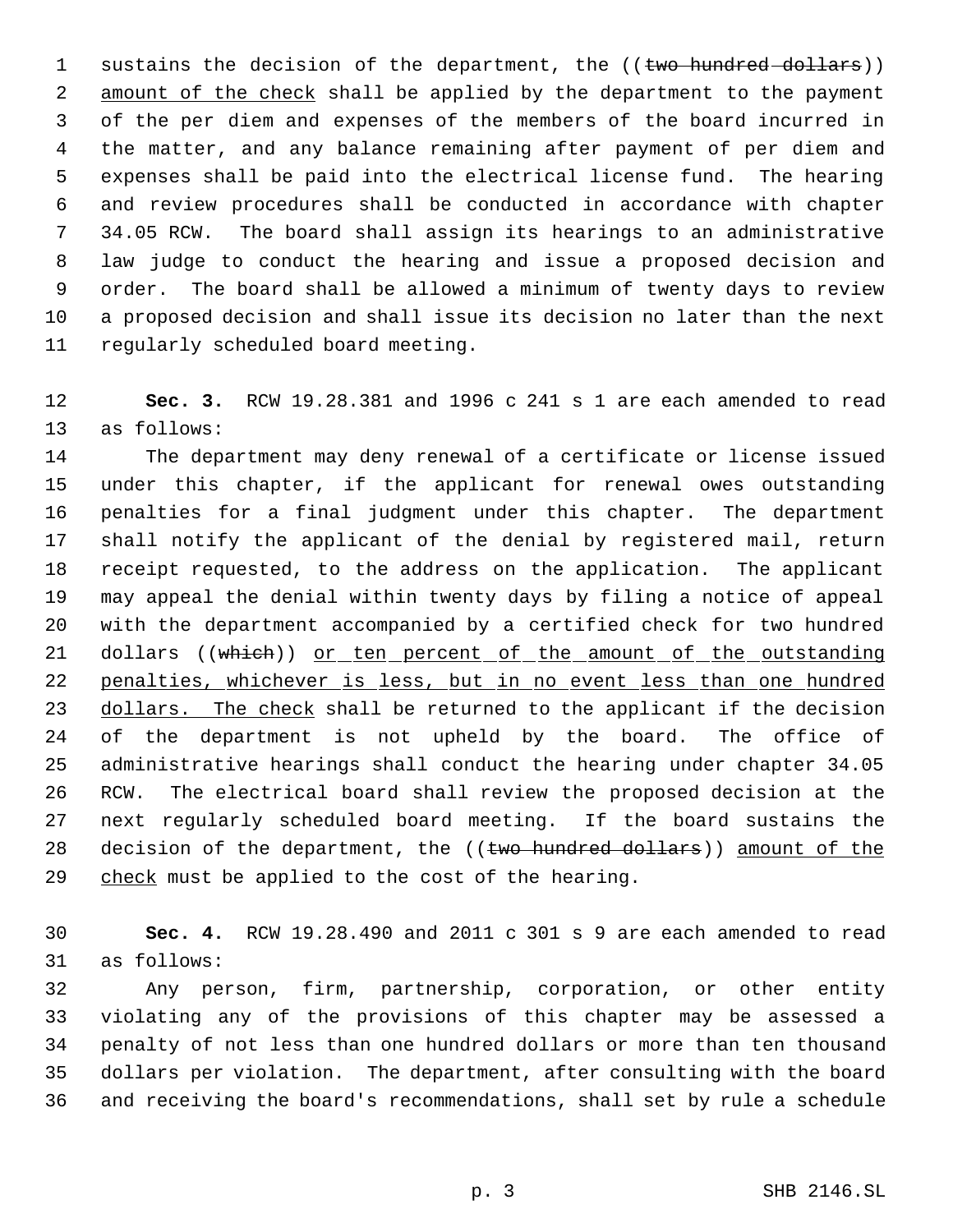of penalties for violating this chapter. The department shall notify the person, firm, partnership, corporation, or other entity violating any of these provisions of the amount of the penalty and of the specific violation. The notice shall be sent using a method by which the mailing can be tracked or the delivery can be confirmed to the last known address of the assessed party. Penalties are subject to review by an appeal to the board. The filing of an appeal stays the effect of the penalty until the board makes its decision. The appeal shall be filed within twenty days after notice of the penalty is given to the assessed party, and shall be made by filing a written notice of appeal with the department. The notice shall be accompanied by a certified 12 check for two hundred dollars( $(\tau + \text{that})$ ) or ten percent of the penalty 13 amount, whichever is less, but in no event less than one hundred dollars. The check shall be returned to the assessed party if the decision of the department is not sustained by the board. If the board 16 sustains the decision of the department, the ((two hundred dollars)) 17 amount of the check shall be applied by the department to the payment of the per diem and expenses of the members of the board incurred in the matter, and any balance remaining after payment of per diem and expenses shall be paid into the electrical license fund. The hearing and review procedures shall be conducted in accordance with chapter 34.05 RCW. The board shall assign its hearings to an administrative law judge to conduct the hearing and issue a proposed decision and order. The board shall be allowed a minimum of twenty days to review a proposed decision and shall issue its decision no later than the next regularly scheduled board meeting.

 **Sec. 5.** RCW 70.87.170 and 2003 c 143 s 18 are each amended to read as follows:

 (1) Any person aggrieved by an order or action of the department denying, suspending, revoking, or refusing to renew a permit or license; assessing a penalty for a violation of this chapter; or ordering the operation of a conveyance to be discontinued, may request a hearing within fifteen days after notice of the department's order or action is received. The date the hearing was requested shall be the date the request for hearing was postmarked.

 (2) The party requesting the hearing must accompany the request with a certified or cashier's check for two hundred dollars payable to